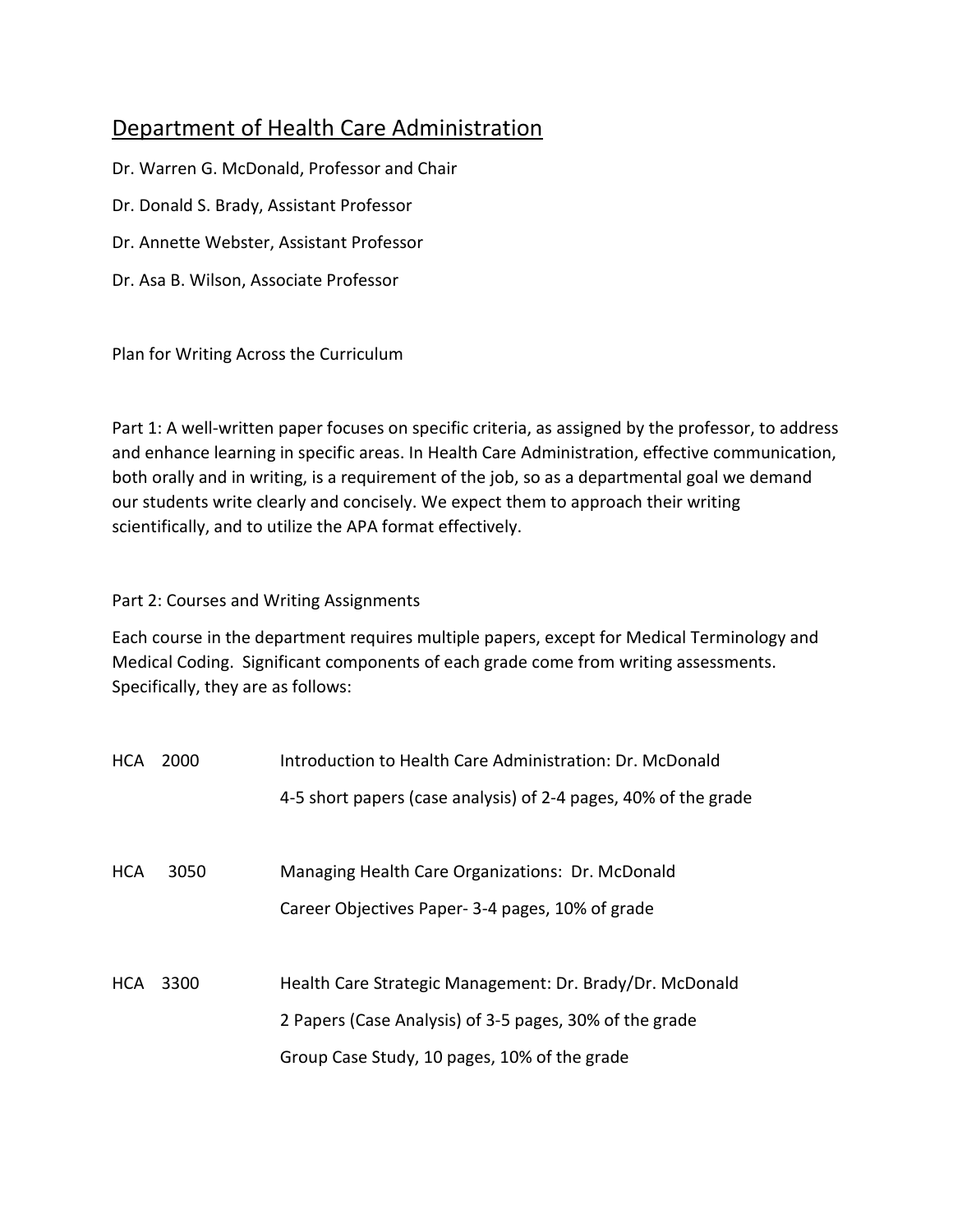| HCA 3400<br>Health Care Organizational Behavior: Dr. Brady/Dr. Webster |                                                                                                                                                  |  |  |  |  |
|------------------------------------------------------------------------|--------------------------------------------------------------------------------------------------------------------------------------------------|--|--|--|--|
|                                                                        | 2 papers, 3-5 pages, 40% of grade                                                                                                                |  |  |  |  |
| <b>HCA 3500</b>                                                        | Health Care Economics and Finance: Dr. Brady                                                                                                     |  |  |  |  |
|                                                                        | I short paper, 3-4 pages, 15% of grade                                                                                                           |  |  |  |  |
| 3600<br>HCA                                                            | Health Care Informatics: Dr. Webster/Dr. Brady                                                                                                   |  |  |  |  |
|                                                                        | 2 Short Papers, 2-3 pages, 20% of the grade-                                                                                                     |  |  |  |  |
| 4500<br><b>HCA</b>                                                     | Health Care Admin Research Methods/Seminar: Dr. McDonald                                                                                         |  |  |  |  |
|                                                                        | 10-15 pages; 25% of grade. This is a writing intensive course.                                                                                   |  |  |  |  |
| <b>HCA</b><br>4700                                                     | Fundamentals of Health Care Policy: Dr. McDonald/Dr. Webster                                                                                     |  |  |  |  |
|                                                                        | Group Research Paper, 15--20 pages, 15% of grade, 5 case assessments of<br>varying length (usually 1-3 pages), 10% of grade                      |  |  |  |  |
| <b>HCA 4800</b>                                                        | Health Care Administration Internship: All Faculty                                                                                               |  |  |  |  |
|                                                                        | A written report of internship activities, including ways the internship<br>affected students' intended career path, 4-5 pages, 20% of the grade |  |  |  |  |
| <b>HCA</b><br>4100                                                     | Managed Care/Medical Group Practice Management: Dr. Wilson                                                                                       |  |  |  |  |
|                                                                        | 5 short papers (case analysis), 2-3 pages, 35% of the grade                                                                                      |  |  |  |  |
| 4200<br>CA                                                             | Long Term Care Administration: Dr. Webster                                                                                                       |  |  |  |  |
|                                                                        | 2-3 Short Papers of 2-3 pages on LTC-related topics, 20% of the grade                                                                            |  |  |  |  |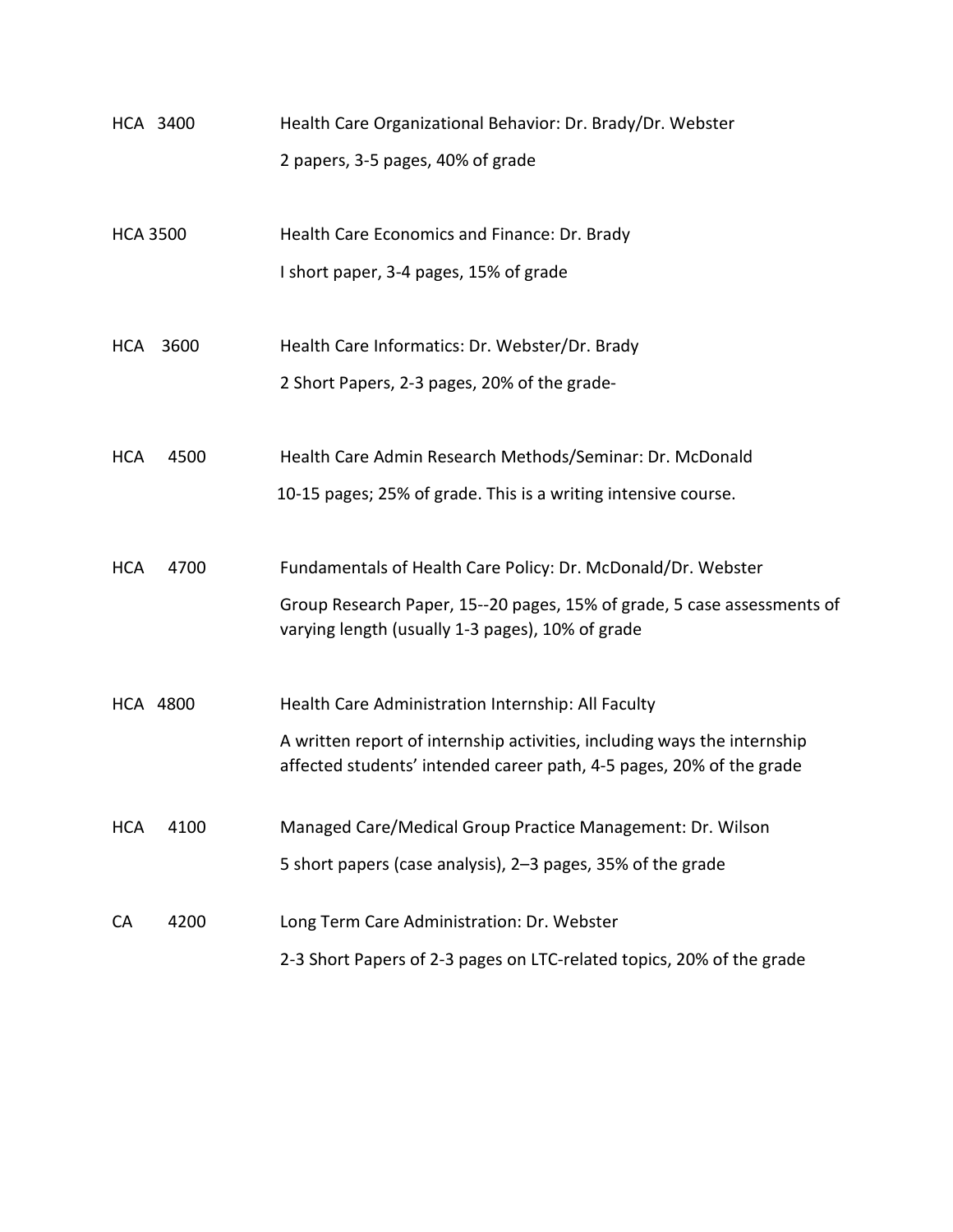## **Case Study Evaluation Rubric**

| Criteria              | Level 1              | Level 2                      | Level $\overline{3}$ | Score |
|-----------------------|----------------------|------------------------------|----------------------|-------|
| Identify/define       | Failed to            | Identified                   | Clearly              |       |
| the main problem      | identify the         | contributing                 | identified           |       |
| and/or main issue     | root problem, and    | factors but                  | the root             |       |
|                       | did not indicate any | did not                      | problem, and         |       |
|                       | causal factors       | recognize the                | provided clear       |       |
|                       |                      | root cause                   | insight into the     |       |
|                       |                      |                              | causal factors       |       |
|                       |                      |                              |                      | 15    |
| Determining           | Did not              | Identified                   | Clearly &            |       |
| the relevant          | identify             | some of the                  | completely           |       |
| information to        | relevant             | relevant                     | determined the       |       |
| address the           | information          | information                  | relevant             |       |
| problem/issue         | that would           | that would                   | information          |       |
|                       | assist in            | assist in                    | needed to            |       |
|                       | resolving            | resolving the                | address the          |       |
|                       | the issue            | issue                        | problem              |       |
|                       |                      |                              |                      | 15    |
| Identify              | Failed to            | Identified some              | Clearly and          |       |
| contributing          | identify the         | of the contributing factors  | accurately           |       |
| factors &             | contributing         | that impact on the problem   | identified the       |       |
| connecting relevant   | factors that         | but                          | contributing         |       |
| information           | impact on the        | didn't clearly connect the   | factors $\&$         |       |
| required to solve     | root problem         | information                  | provided a           |       |
| the issues in the     |                      |                              | connection           |       |
| case                  |                      |                              | information relevant |       |
|                       |                      |                              | to solving the case  |       |
|                       |                      |                              | problem              |       |
|                       |                      |                              |                      | 15    |
| Generate              | Failed to            | Developed                    | Developed at         |       |
| hypotheses $&$        | develop discrete,    | alternative course(s)        | least three          |       |
| construct sound and   | alternative          | of action (COAs), but        | discrete, viable     |       |
| coherent              | courses of           | they fail to                 | COAs, and build      |       |
| arguments related     | action               | respond fully to the root    | solid arguments to   |       |
| to the solving of the |                      | issue(s)/problem(s)          | support their        |       |
| case problem(s)       |                      |                              | statements           |       |
|                       |                      |                              |                      | 15    |
| <b>Testing</b>        | Failed to            | Developed an argument that   | Developed a          |       |
| hypotheses &          | Develop a            | supported one                | Clear, concise,      |       |
| making                | Viable               | Or more COAs                 | Argument and fully   |       |
| counter-arguments     | Argument or          | But didn't make              | compared the         |       |
|                       | Compare              | A compelling                 | alternative COAs     |       |
|                       | alternative COAs     | argument                     |                      |       |
|                       |                      |                              |                      | 20    |
| <b>Evaluating the</b> | Did not evaluate     | Offered an evaluation of the | Fully evaluated the  |       |
| results &             | the results nor      | results but didn't choose a  | results and made a   |       |
| recommended           | make any viable      | viable COA that would        | cogent argument for  |       |
| $course(s)$ of action | counter-arguments    | resolve the problem          | the selected COA     |       |
| (COA)                 |                      |                              |                      |       |
|                       |                      |                              |                      | 20    |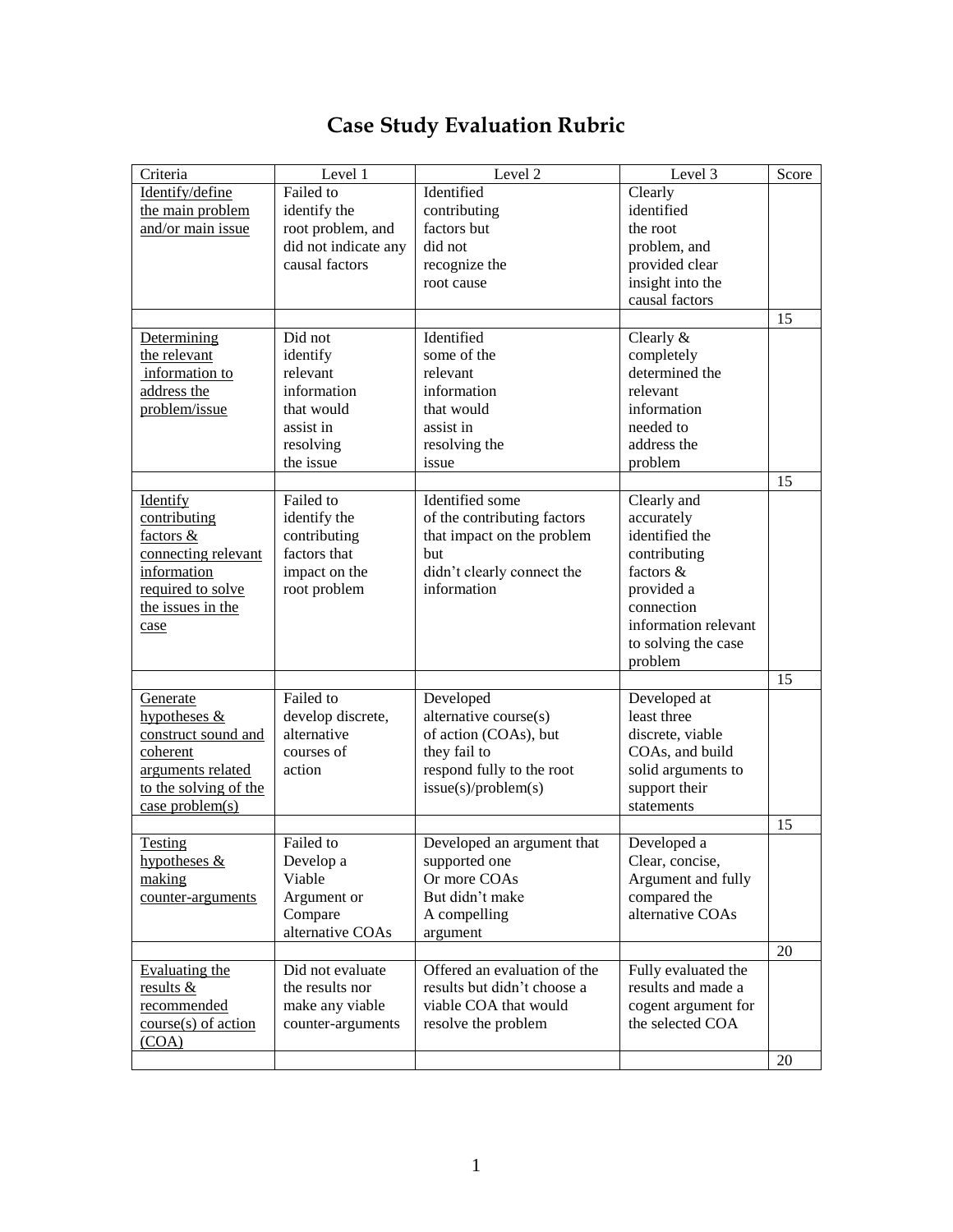### **PEER EVALUATION REPORT**

| <b>COURSE</b> |  |
|---------------|--|
|               |  |

**COURSE DATE** 

Using the scale below, individually rate each member of your group, including yourself.

| $1 =$ Strongly Disagree $2 =$ Disagree          |  | $3 = \text{Agree}$ | 4 = Strongly Agree |  |
|-------------------------------------------------|--|--------------------|--------------------|--|
| Name of<br>group member:                        |  |                    |                    |  |
| Preparation                                     |  |                    |                    |  |
| Research, reading,<br>and assignment complete   |  |                    |                    |  |
| <b>Attendance</b>                               |  |                    |                    |  |
| On-time and<br>stayed for duration              |  |                    |                    |  |
| <b>Participation</b>                            |  |                    |                    |  |
| Contributed fully<br>to the case                |  |                    |                    |  |
| <b>Interpersonal relations</b>                  |  |                    |                    |  |
| Positive and productive                         |  |                    |                    |  |
| <b>Between meeting</b><br>communication         |  |                    |                    |  |
| Initiated and responded<br>appropriately        |  |                    |                    |  |
| <b>Overall</b><br><b>Contribution</b><br>Score: |  |                    |                    |  |

#### **Individual questions for reflection**

- **1. What are the most important concepts you have learned from the group process?**
- **2. How will you use this learning to improve both personally and professionally?**